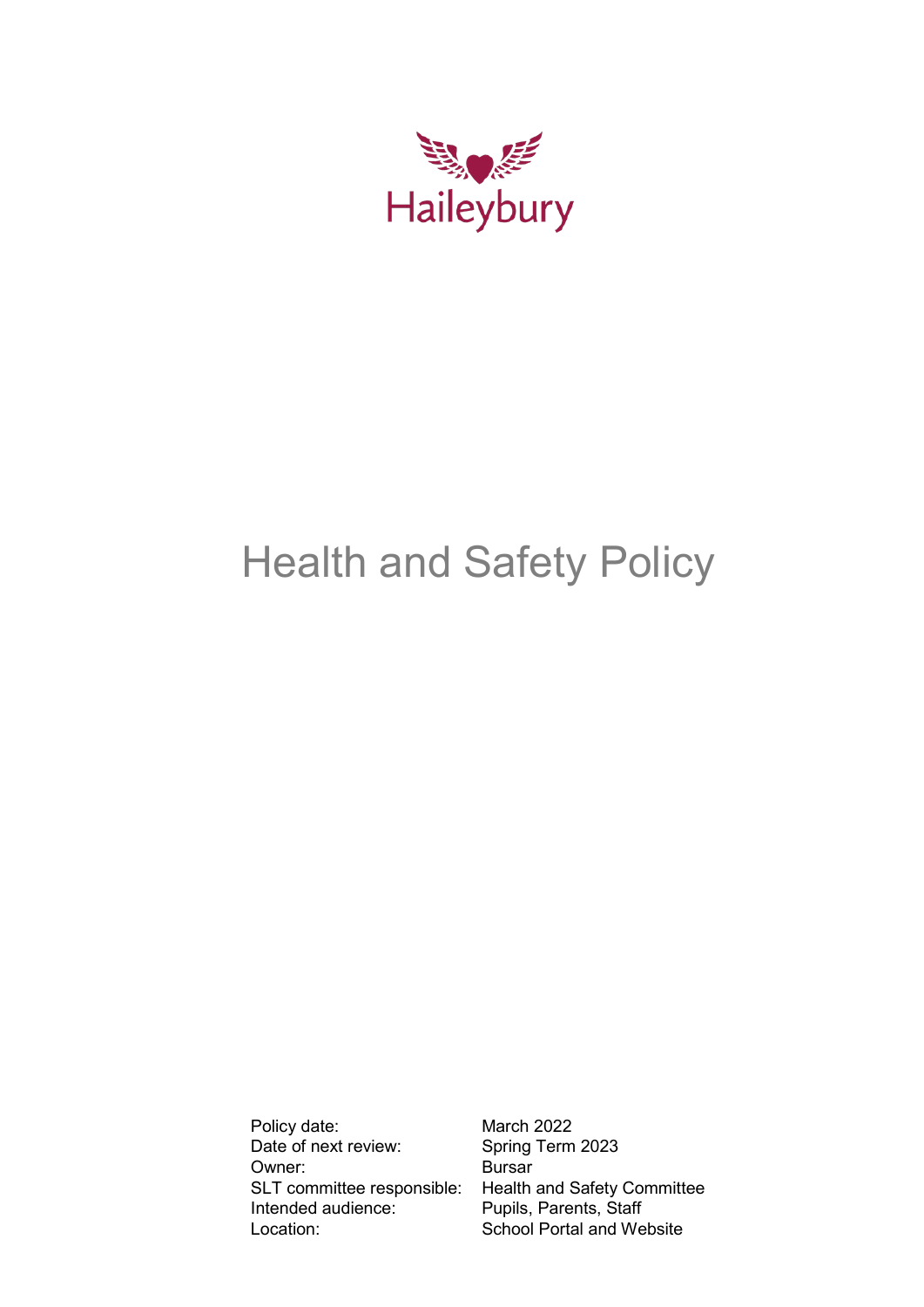# **Health and Safety Statement of Intent**

Haileybury recognises that the health, safety and welfare of all individuals involved with the School are of vital importance.

Council members, as Governors and trustees of the School, are ultimately responsible under the Health and Safety at Work etc. Act 1974 and subordinate health and safety legislation and acknowledge the importance of health and safety as a priority within Haileybury.

It is the policy of Haileybury that its activities are carried out at all times in such a manner as to ensure, so far as is reasonably practicable, the health, safety and welfare of all its pupils, employees, visitors and others affected by their activities. Haileybury recognises it has a particular duty of care to its pupils.

Council will fulfil its responsibilities by paying particular attention to the provision and maintenance of proper:

- places of work with safe access and egress;
- plant, equipment and systems of work;
- arrangements for the use, handling, storage and transport of articles and substances;
- information, instruction, training and supervision; and
- environments for safe and healthy working.

The objectives of this policy will be achieved with the support and commitment of all employees. Employees are reminded of their duties to take care of their own safety and that of pupils, colleagues, visitors and other persons who might be affected by their activities. Employees are also reminded of their duty to co-operate with the School, and to follow School policies, to enable them to carry out their health and safety responsibilities successfully. We expect employees to make their own assessment of risk and be actively involved in ensuring the School's activities are undertaken safely; compliance with health and safety rules, policy and procedures is a condition of employment.

Haileybury commits to engaging and consulting with employees on day-to-day health and safety matters as required by the Safety Representative and Safety Committee Regulations 1977 and the Health and Safety (Consultation with Employees) Regulations 1996, via half-termly Health and Safety Committee meetings. A copy of this policy will be issued to all employees at the start of their employment, will be displayed within Haileybury on notice boards, and will be available on the School Portal. This policy will be reviewed and added to or modified as necessary and at least on an annual basis.

Signed:  $\parallel$  Date: 18 March 2022 The Chairman of Council (signed for and on behalf of Haileybury Governors)

Signed: Maski Gliven Date: 18 March 2022

The Master

PM Schopilal

Signed:  $\sqrt{ }$  Date: 18 March 2022 Bursar and Secretary to Council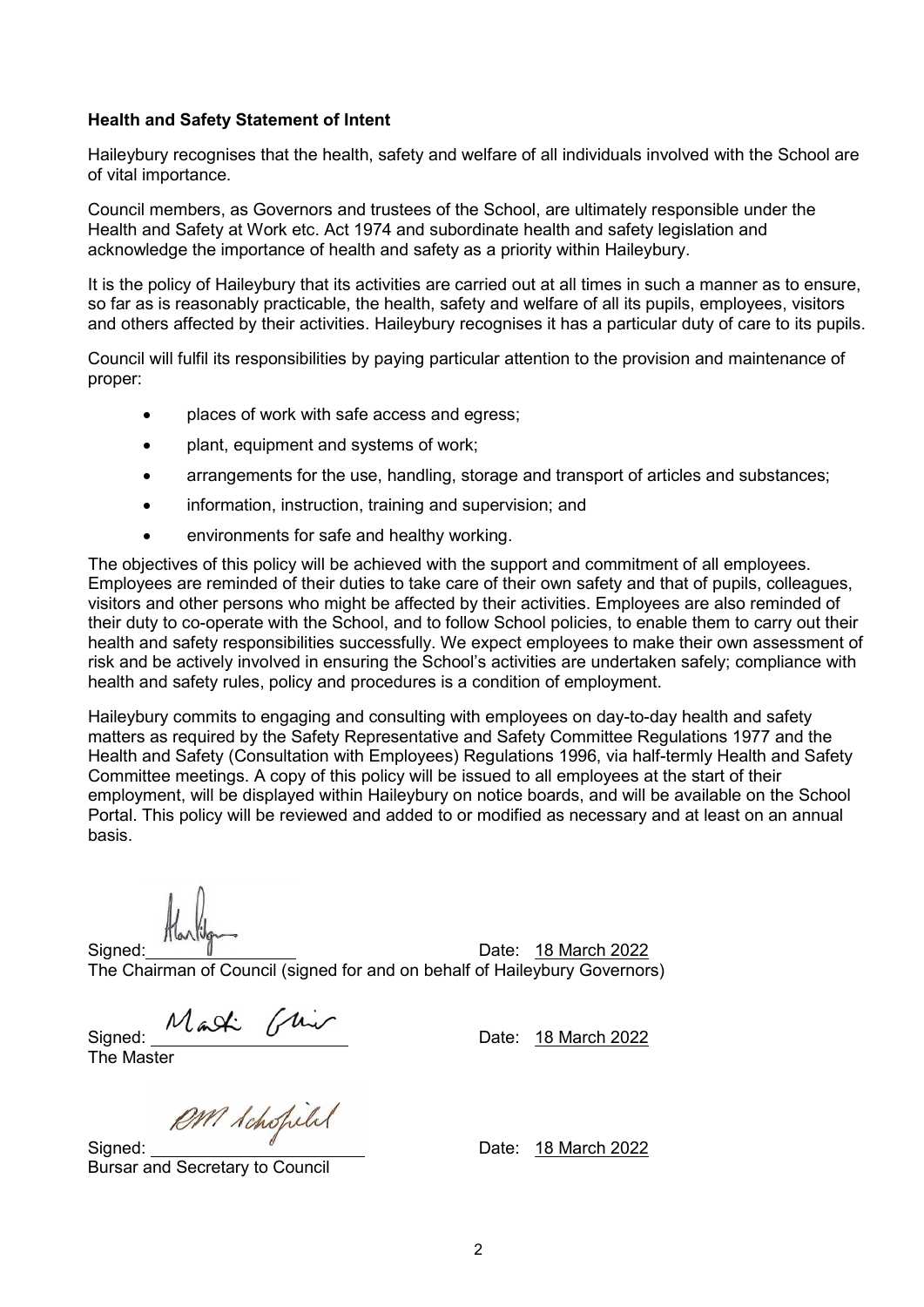# **1. Introduction**

- 1.1 Haileybury aims to create a culture of health and safety across the School so that responsibility is genuinely shared. To assist with achieving this aim, this Health and Safety Policy provides details of how Haileybury is managing health and safety and risk. More detailed arrangements, and procedures and guidance supporting this policy can be found in departmental documentation and procedures, in the Health and Safety shared Google drive, and on the School Portal.
- 1.2 This policy is drawn up and implemented taking into account obligations under the Health and Safety at Work etc. Act 1974 and in accordance with the Education (Independent School Standards) Regulations 2014 (SI 2014/3283) (the ISSRs).
- 1.3 Haileybury will use the HSE's guide to 'Managing for Health and Safety (HSG 65)' as a reference, adopting the 'Plan, Do, Check, Act' approach.
- 1.4 Haileybury has set health and safety objectives in order to measure health and safety performance. These are as follows:
	- to reduce the likelihood that pupils, employees and others are harmed through negligence, lack of foresight or proper planning by implementing a school wide approach to effectively managing risk;
	- to provide pupils, employees and others with a safe and healthy environment, so far as is reasonably practicable;
	- to ensure the health, safety and welfare of pupils, employees and others affected by Haileybury's operations, so far as is reasonably practicable; and
	- to improve levels of reporting accidents, incidents and risks.

# **2. Organising for health and safety – committees and responsibilities**

## 2.1 Committees

# Council

The Governors in Council have strategic oversight of health and safety at Haileybury; they are responsible for ensuring that managers are suitably competent and have sufficient resources to fulfil their responsibilities. Council regularly monitors and reviews the health and safety performance of Haileybury, holding the Master and the Bursar to account for health and safety matters.

Council delegates the management of health and safety to the Finance and General Purposes Committee. The Finance and General Purposes Committee will monitor and review and/or make recommendations to the Council on health and safety matters. The Health and Safety Policy is reviewed annually by the Finance and General Purposes Committee and by Council.

The Master and Haileybury's Senior Leadership team are responsible to Council for:

- ensuring that the School is following Haileybury's Health and Safety Policy and has effective arrangements for managing the health and safety risks at Haileybury;
- maintaining effective communications with Governors and the School workforce, and giving clear information to pupils and visitors, including contractors, regarding the significant risks on site;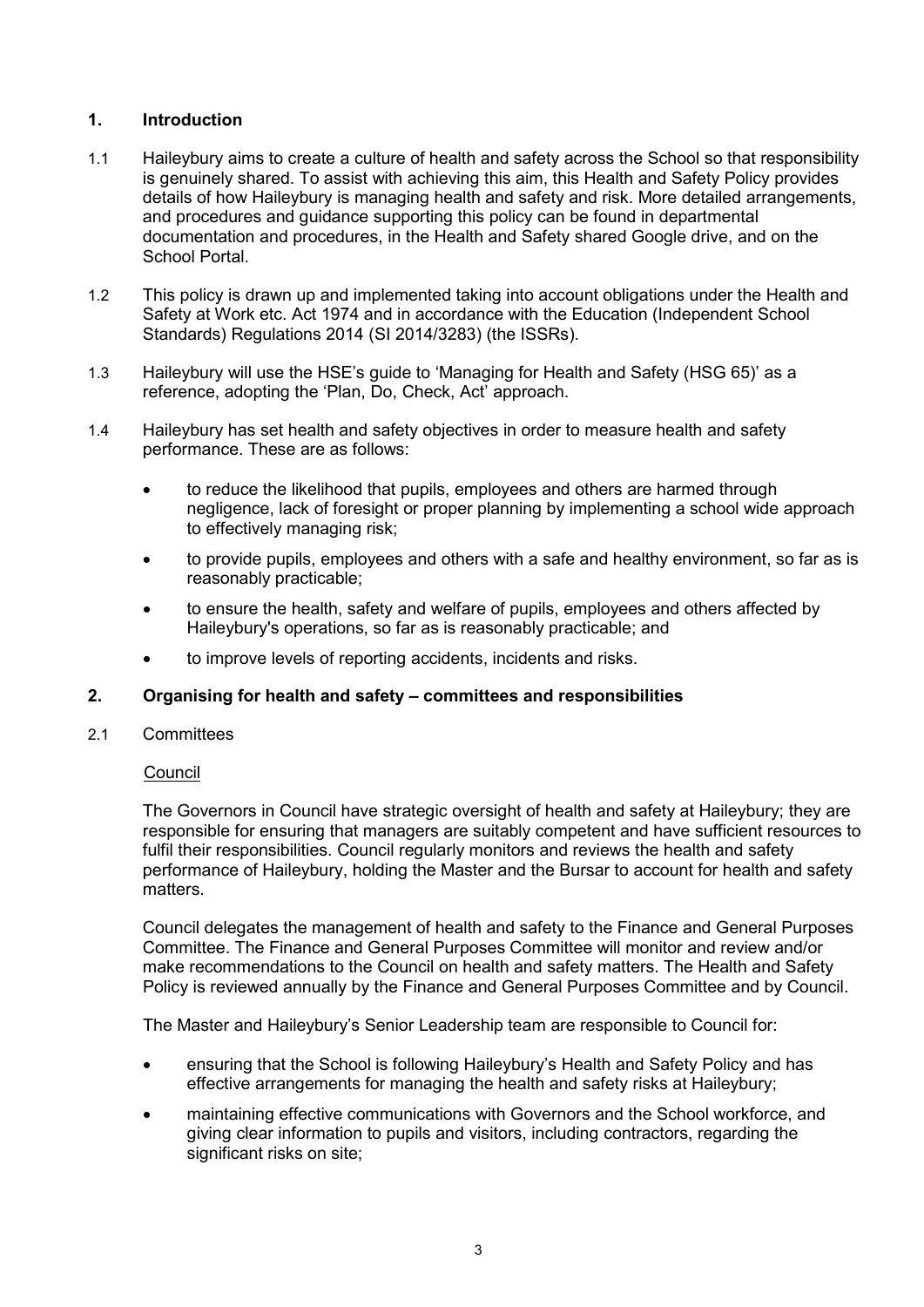- ensuring that staff have the appropriate training and competencies to deal with risks in their areas of responsibility;
- promoting a sensible approach to health and safety, making use of competent health and safety advice when required;
- consulting with staff via the SLT Health and Safety Committee;
- ensuring staff understand their responsibilities and know how to access support and advice to help them manage risks responsibly; and
- reporting to Council regarding health and safety matters.

# Senior Leadership Team (SLT)

The SLT meets on a weekly basis. The SLT provides strategic direction for the effective management of health and safety and risks.

The SLT reviews and approves policies and procedures for managing health and safety, and for controlling risks. The SLT ensures the implementation of School policies and procedures.

# SLT Health and Safety Committee

Haileybury will consult and communicate on health and safety matters via various departmental staff groups which provide feedback to the Health and Safety Committee, aiming to provide opportunities to discuss health and safety matters at all levels in the organisation. Staff views and feedback are reported to the Health and Safety Committee by the Health and Safety Manager.

The Health and Safety Committee will assist with ensuring suitable arrangements are in place to manage health and safety at Haileybury in order to protect the wellbeing of all those affected by its operations. The Health and Safety Committee will support the objective of creating and sustaining a positive health and safety culture resulting in reduced risks and incidents.

The Committee will meet at least once every half term, and its meeting minutes are published for employees on the School Portal.

## **SLT Risk Committee**

The SLT Risk Committee meets once every half term. The purpose of the Committee is to identify risks, and create and implement a plan to manage these identified risks. This is achieved via regular review and discussion of the School's Risk Register. The Committee will review the assessment of risks, mitigations identified and actions planned, in order to ensure risks are reduced and/or controlled.

## Crisis Management

The Deputy Master and Deputy Bursar meet fortnightly and keep under review the School's Emergency Plan. The Deputy Master and Deputy Bursar work with external agencies and advisers to arrange regular crisis management training, including rehearsals, evacuations and scenario planning. The purpose of the Emergency Plan and associated training is to ensure the rapid safeguarding of pupils, staff and property, and the secure recovery of school business. The Emergency Plan is reviewed periodically by external advisers and by SLT.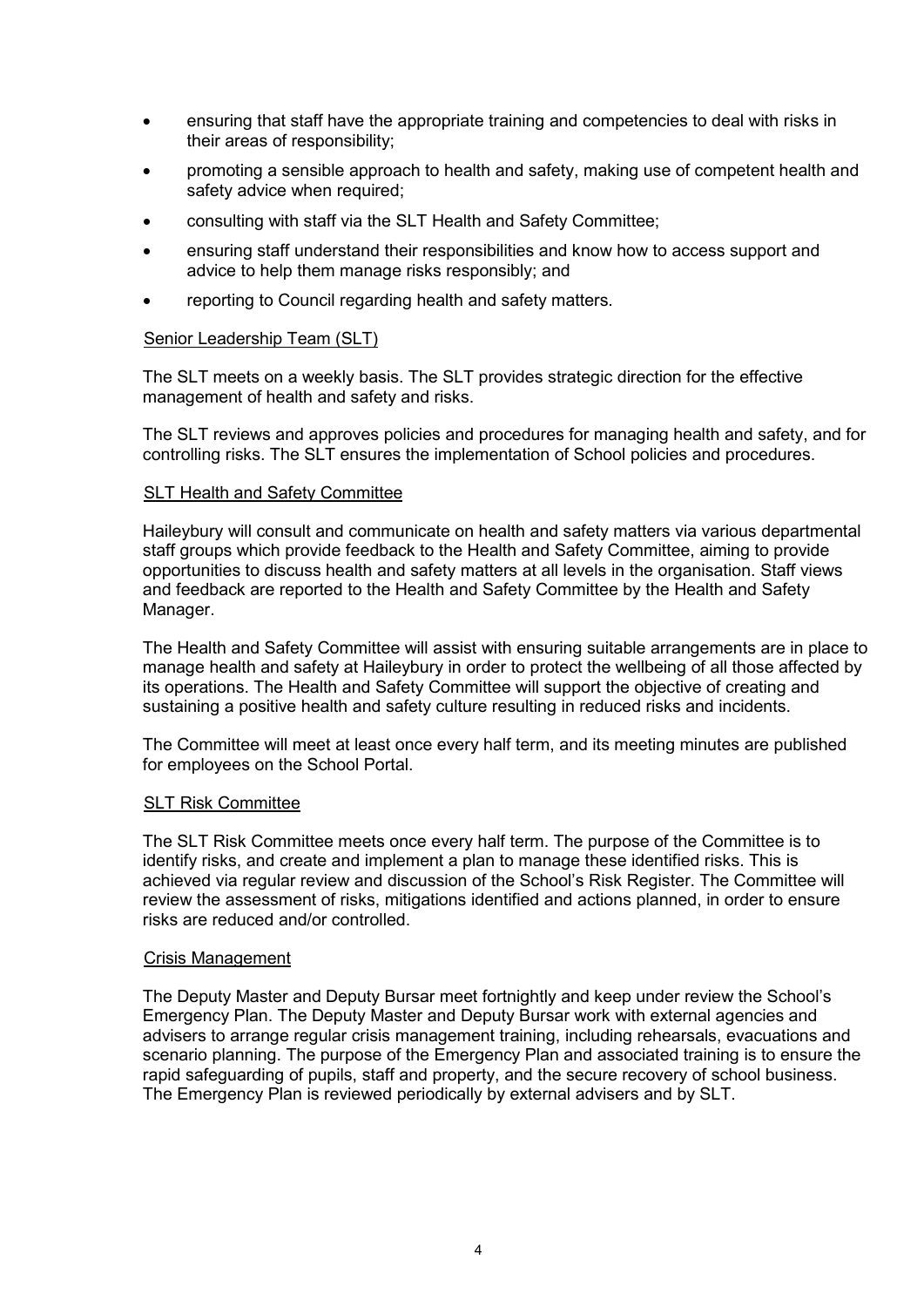# Estates Health and Safety Committee

The Estates Health and Safety Committee is chaired by the Health and Safety Manager. This Committee receives reports from the Estates Director, who is responsible for implementing arrangements to ensure regulatory compliance and best practice are met in the area of Estates, through testing and certification of services, installations and equipment.

# 2.2 Communicating Health and Safety Matters

Haileybury will make use of established lines of communication with staff for health and safety matters to ensure staff are kept up to date with health and safety developments and arrangements. Such channels of communication include teaching staff INSET days, regular teaching staff and support staff briefings, and weekly operations meetings.

All staff are provided with an annual update of school policies and are required to provide confirmation that key policies (including the Health and Safety) have been read and understood.

## 2.3 Measuring Performance – Monitor and Review

The above management systems will allow Haileybury to receive specific (e.g. incident-led) and routine reports on the implementation of the Health and Safety Policy. To support the process, the following monitoring methods will also be used.

Active methods will monitor the design development and operation of management arrangements, for example:

- internal inspections/audits by the Health and Safety Manager and a member of the Senior Leadership Team;
- external inspections/ audits to use as a benchmark of performance e.g. Safety Mark Audit;
- staff appraisals will include reviews to identify achievement or improvements needed in fulfilling health and safety responsibilities.

Reactive methods monitor evidence of any poor health and safety practice but will also help identify better practices and lessons to be learnt, for example:

- accident/incident reports and investigations;
- monitoring cases of ill health and sickness absence records.

Feedback from this monitoring forms the basis for the termly Health and Safety Report via the Bursar and the Health and Safety Manager, to the F&GP Committee.

Haileybury has appointed SafetyMARK as external experts and consultants to undertake regular audits and provide specialist advice when required. The audits are used to ensure and demonstrate continual improvement in managing health and safety risks.

## **3. Health and Safety Roles and Responsibilities**

3.1 The following table provides an overview of the School's health and safety responsibilities, and the delegation of work required to meet them: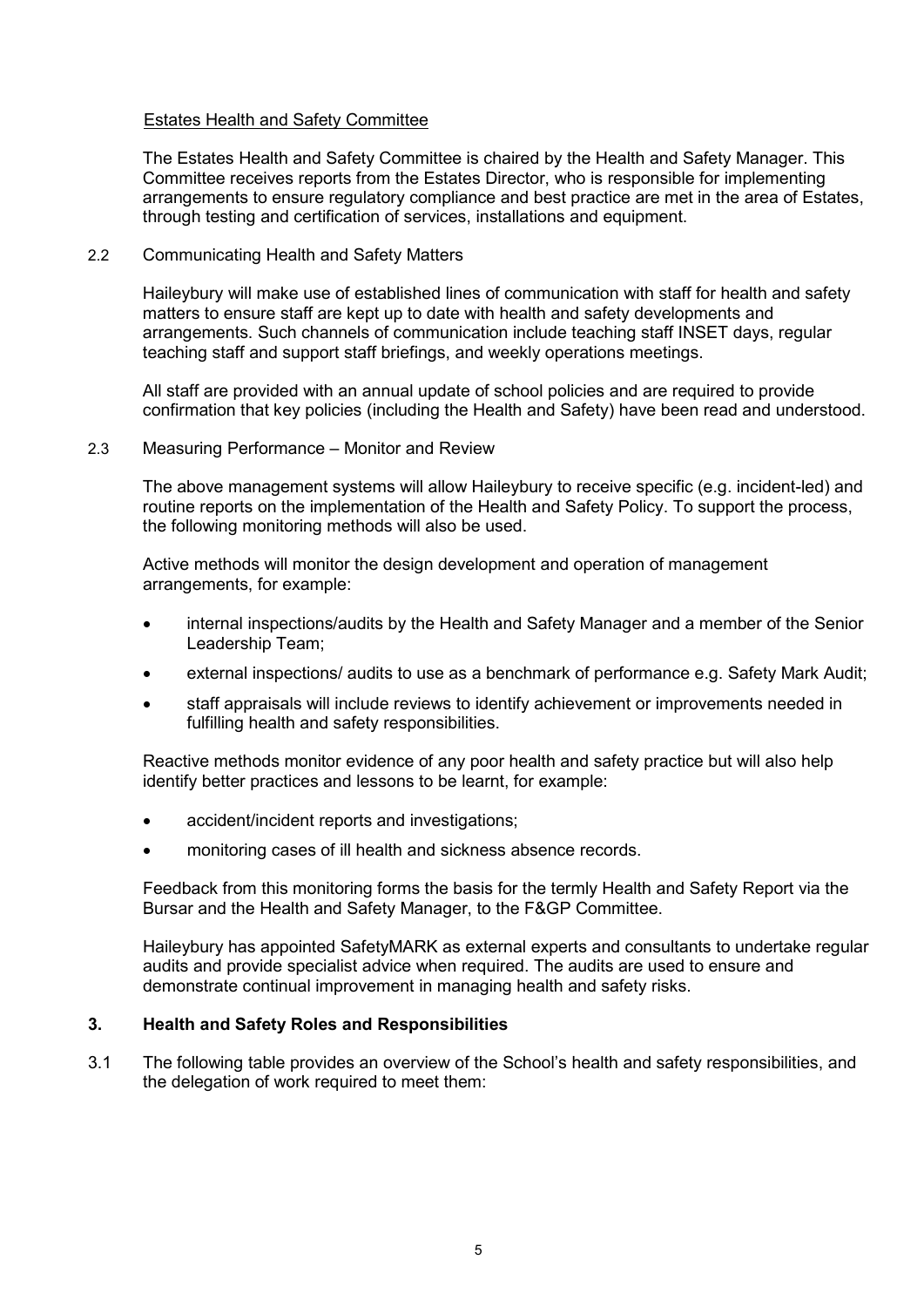

# Chair of Finance and General Purposes Committee

The Finance and General Purposes Committee regularly monitors and reviews the health and safety performance of Haileybury, holding the Master and Bursar to account for health and safety matters. The Chair of the Finance and General Purposes Committee reports to Council at each Council meeting.

# Liaison Governor for Health and Safety

The role of the Health and Safety Liaison Governor is to provide oversight and scrutiny of health and safety across the School, and to use their health and safety experience to broadly review the health and safety culture and arrangements across the School. They will provide support and challenge to management, to ensure the SLT understand and implement their health and safety responsibilities and that it devotes an appropriate allocation of funds to ensure safety responsibilities are met. Further details of this role are set out in Terms of Reference available from the Deputy Bursar.

The position of a Health and Safety Liaison Governor does not remove or reduce the responsibility of the whole Board of Governors for health and safety at the School.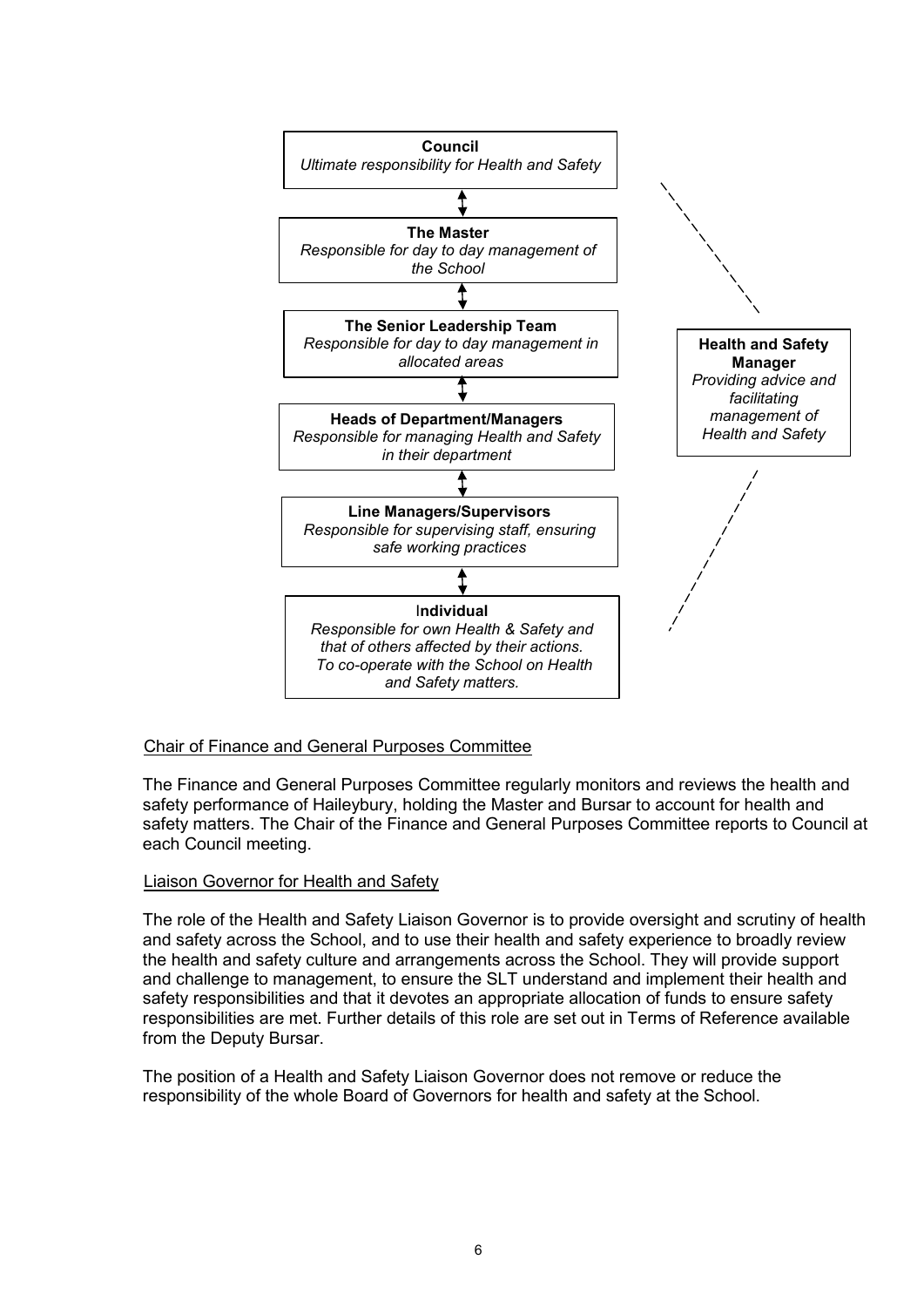# The Master

The Master, as Chair of the SLT has responsibility for ensuring that the declared Health and Safety Statement of Intent and the Health and Safety Policy are implemented and effective in achieving, so far as is reasonably practicable, the health and safety of all Haileybury pupils, employees, contractors and members of the general public working within or visiting Haileybury premises.

# The Bursar

The Bursar, on behalf of the Master, has responsibility for:

- complying with legislation and, where reasonably practicable, best practice in relation to premises, plant, equipment and all School operational activities;
- delegating effectively responsibilities for specific safety precautions and arrangements to Teaching and Support Staff Heads of Department;
- keeping the Master and Governors informed of any health and safety risk that poses a significant risk to pupils, staff and/or others;
- ensuring effective communication of health and safety matters:
- consulting with staff on significant health and safety matters; and
- providing adequate resources to enable risks to be suitably controlled, reduced or removed.

# The Deputy Master

The Deputy Master has responsibility for all matters relating to pupil and staff welfare and wellbeing. The Deputy Master oversees the strategic development and operation of Haileybury's pastoral system and manages the House Masters/Mistresses (HMs). The Deputy Master is responsible for pupil discipline and the Staff Code of Conduct. They liaise with the local police, Operations Assistants, Estates Director and Bursar over security issues as necessary; and liaise with local residents and community groups.

## Deputy Head (Academic)

The Deputy Head (Academic) manages the Heads of Academic Departments and is therefore responsible for these individuals ensuring all operations within their department and control take place in a safe manner and follow the School's health and safety policies/procedures. This line management includes overall responsibility for Heads of Academic Departments carrying out risk assessments and compliance requirements in workshops and laboratories.

# Deputy Head (Co-Curricular)

The Deputy Head (Co-Curricular) advises teaching staff on matters relating to health and safety on trips and activities, and ensures that educational visits and excursions comply with legal requirements, best practice and School policy with regards to health and safety. They manage the EVOLVE system and work with colleagues to ensure all co-curricular activities have suitable and sufficient risk assessments in place with the aim of reducing risk as far as is reasonably practicable. They monitor procedures on all trips and school based Co-Curricular activities with the aim of reducing risk as far as is reasonably practicable. They will collate teaching staff and volunteers' qualification certificates and other certification such as AALA licences (the latter is done through EVOLVE).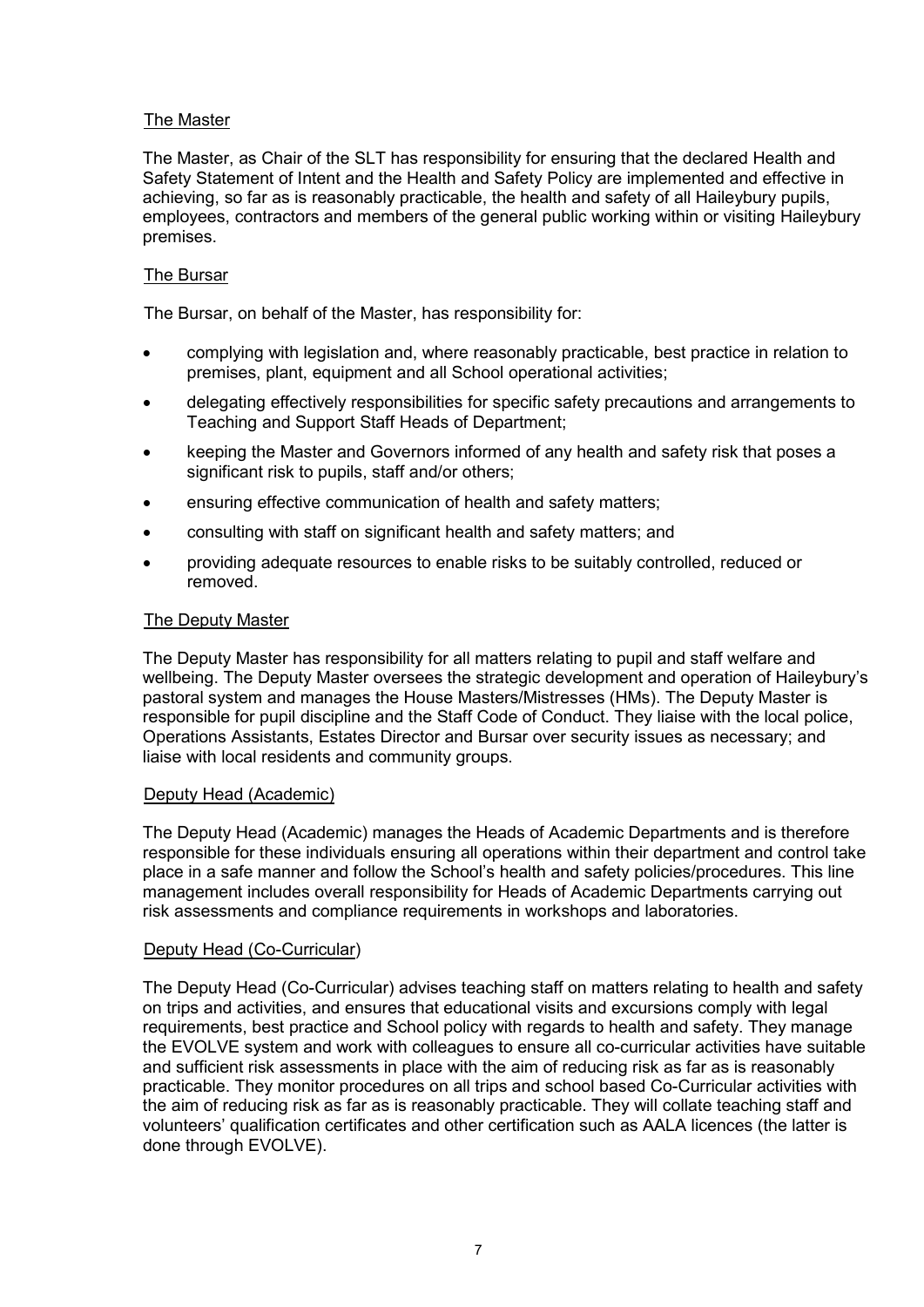# Estates Director

The Estates Director is responsible for the management, maintenance, repair and security of all School premises including Haileybury grounds, sports pitches and gardens. With support from the Maintenance, Grounds and Operations departments, they will ensure Haileybury's obligations with regard to regulatory compliance and best practice are met through testing and certification of services installations and equipment. By providing strategic leadership and with involvement in the development of Haileybury's Estate Masterplan, the Estates Director will ensure that repairs or maintenance works of a health and safety nature are dealt with as a matter of priority.

# Health and Safety Manager

The work of the Health and Safety Manager is crucial to ensuring a balanced and dynamic approach to health and safety across all areas. The Health and Safety Manager is responsible for ensuring risk assessments are reviewed by the relevant person and that urgent outstanding actions have been addressed by the designated date. The Health and Safety Manager has direct access to the senior management of the School and will receive appropriate support to ensure compliance.

The Health and Safety Manager works in partnership with all departments to find solutions to any health and safety related issues. They will plan, implement, monitor and review protective and prevention measures that Haileybury is required to follow and work to minimise accidents, injuries and occupational health problems. Methods will include internal and external inspections and audits. They will provide advice to Haileybury on health and safety requirements and best practice solutions, including advice on and provision of staff health and safety training. They will design, implement and monitor policies for health and safety, emergency procedures, fire and accident reporting and investigation.

They will highlight and implement training needs using a training matrix, and liaise with the senior staff and relevant Heads of Department (e.g. Head of Design and Technology) with regards to staff training needs. They will formally report accident statistics and health and safety concerns to the Finance and General Purposes Committee, the Health and Safety Committee, and the Risk Committee, as appropriate.

The Health and Safety Manager works with SLT to ensure a suitable Health and Safety Strategy and development plan is in place to ensure continual development and improvements of managing health and safety risks.

## Human Resources Director

The Human Resources Director is responsible for effective recruitment of staff and supporting line managers and staff, assisted by the HR team and guided by the SLT. In order to support Haileybury in achieving its health and safety objectives the HR Director will ensure the health and safety roles and responsibilities of employees are clearly outlined within job descriptions. They will work with Heads of Departments to ensure health and safety knowledge and skills are considered, and that requirements are identified and met during the recruitment process. The HR Department oversees the new staff induction process, working with line managers to ensure new staff receive suitable information, instruction and training when they join Haileybury.

## Heads of Department and Managers (Teaching and Support Staff)

Heads of Departments and Managers have a responsibility to ensure all operations within their department and under their control, take place in a safe manner and follow School policies/procedures. Heads of Departments and Managers will ensure, so far as is reasonably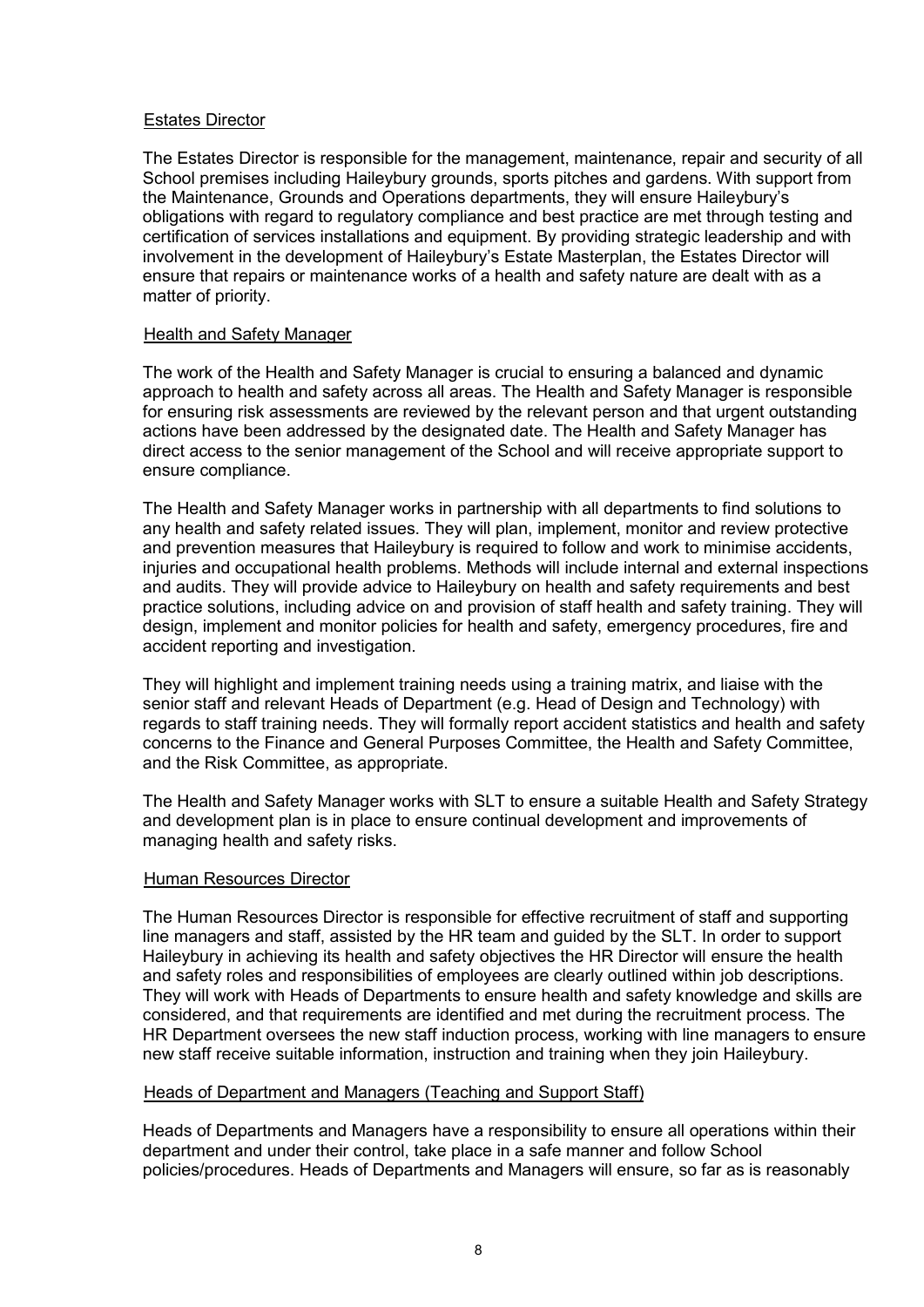practicable that hazards are identified, risk assessments are completed and safe methods of working are implemented and will provide safe equipment, articles and substances, thus enabling a safe and healthy environment. Risk assessments should include arrangements for ensuring pupils and staff are appropriately supervised, competent in their role and provided with suitable and sufficient information, instruction and training. Heads of Department and Managers are responsible for ensuring any equipment purchased specifically for their department is suitably maintained so that it is safe to use (from their departmental budget). Regulatory inspections and testing must be complied with.

Heads of Department and Managers are encouraged to record departmental safety arrangements/procedures within a departmental health and safety policy.

## Other Operational Health and Safety Roles

First Aiders and Appointed Persons: members of staff available to provide first aid treatment.

Fire Marshals: these are responsible for assisting with the implementation of daily fire safety arrangements in a dedicated area.

Fire First Responders: the Operations Assistant on duty acts as a first responder to fire alarm activations, investigating the cause of the alarm, if safe to do so.

House Matrons: assist with ensuring Houses are kept in a safe condition by proactively reporting any hazards within the House. The House Matron completes a monthly health and safety checklist for their respective House.

#### All Members of Staff

All employees must:

- a) Take reasonable care of their health, safety and welfare and others who may be affected by their acts or omissions.
- b) Be familiar with and follow Haileybury's Health and Safety Policy and arrangements.
- c) Co-operate with Haileybury to comply with statutory duties for health and safety.
- d) Use correctly and safely any work item provided in accordance with the training and instruction given.
- e) Understand their responsibilities under the relevant provisions of health and safety legislation, and to ask for advice and guidance when in doubt.
- f) Report any defects in the premises, plant, equipment and facilities which they observe.
- g) Report any accident, incident or near miss that may cause injury to a person or damage to plant or property and where applicable with completion of the appropriate form.
- h) Attend courses of training appropriate to their employment and act on instruction and training provided to enable them to work safely.
- i) Prevent activities from going ahead if safety measures and safe working procedures are not available.
- j) Plan any external excursions in accordance with Haileybury's Educational Visits Policy.

#### Haileybury Health Centre

Haileybury's onsite Health Centre is responsible for the care of pupils who are unwell and responding to emergency first aid requests. The Health Centre has general medical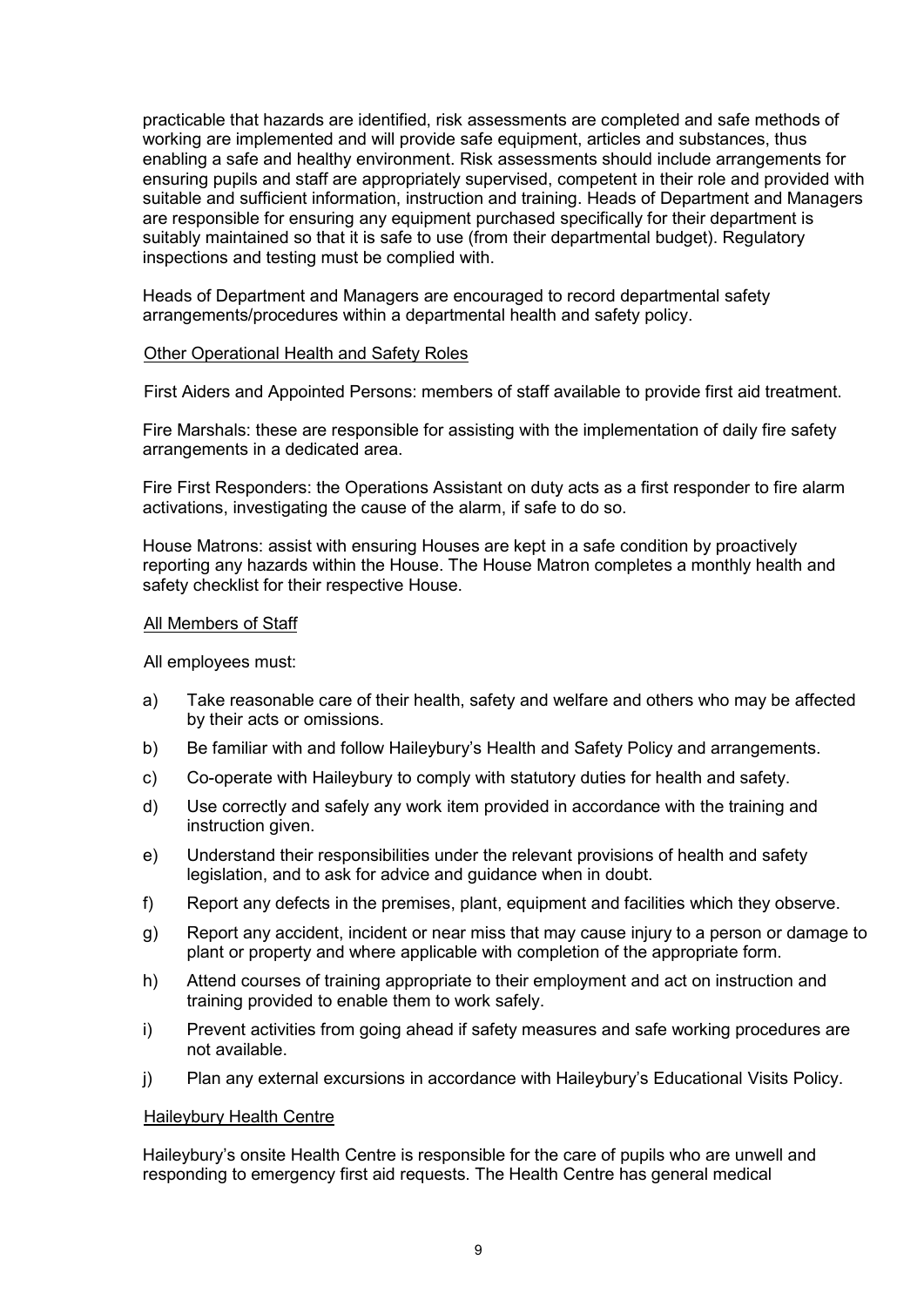arrangements in place, including the provision of first aid kits and pupil specific medication for external excursions.

The Health Centre will liaise with HMs regarding unwell pupils in order that parents can be routinely kept informed of progress by the HM. The Haileybury Health Centre creates and maintains all appropriate policies for the care of pupils. See the following policies for full details (available on the School Portal):

- Administration of Medication Outside the Health Centre.
- Allergy Policy.
- Care of Boarders who are Unwell.
- Care of Pupils with Specific Health Needs.
- Concussion Policy.
- First Aid Policy and Procedures.
- Infection Prevention and Control Policy.

# Hires and Lets of Haileybury Premises

External organisations and groups are able to apply to use Haileybury's facilities out of term time. There is a standard application form which is directed to the Sports Complex and External Lets Manager, who through consultation with the Bursar and Estates Director, may approve the application.

When the premises are used for purposes not under the direction of Haileybury, the person in charge of the activities to whom the facilities have been let will have responsibility for safe practices. This person will be treated as the hirer and will conduct themselves and carry out their operations in such a manner that all statutory and School safety requirements are met at all times.

It is a requirement for all hirers to be familiar with the School Health and Safety Policy and to comply with all safety arrangements.

Unless permission has been given by the Sports Complex and External Lets Manager, hirers must not:

- introduce equipment for use on Haileybury premises;
- alter fixed installations:
- remove fire and safety notices or equipment:
- smoke onsite or in buildings, unless within a designated smoking area;
- supply alcohol or food.

## Hirers must:

- ensure they have put in place sufficient and competent first aid provision for the duration of their activities;
- report any accidents and damage immediately to their onsite contact;
- ensure they are familiar with the fire safety arrangements for the building they are using;
- ensure they have suitable and sufficient risk assessments and insurance in place.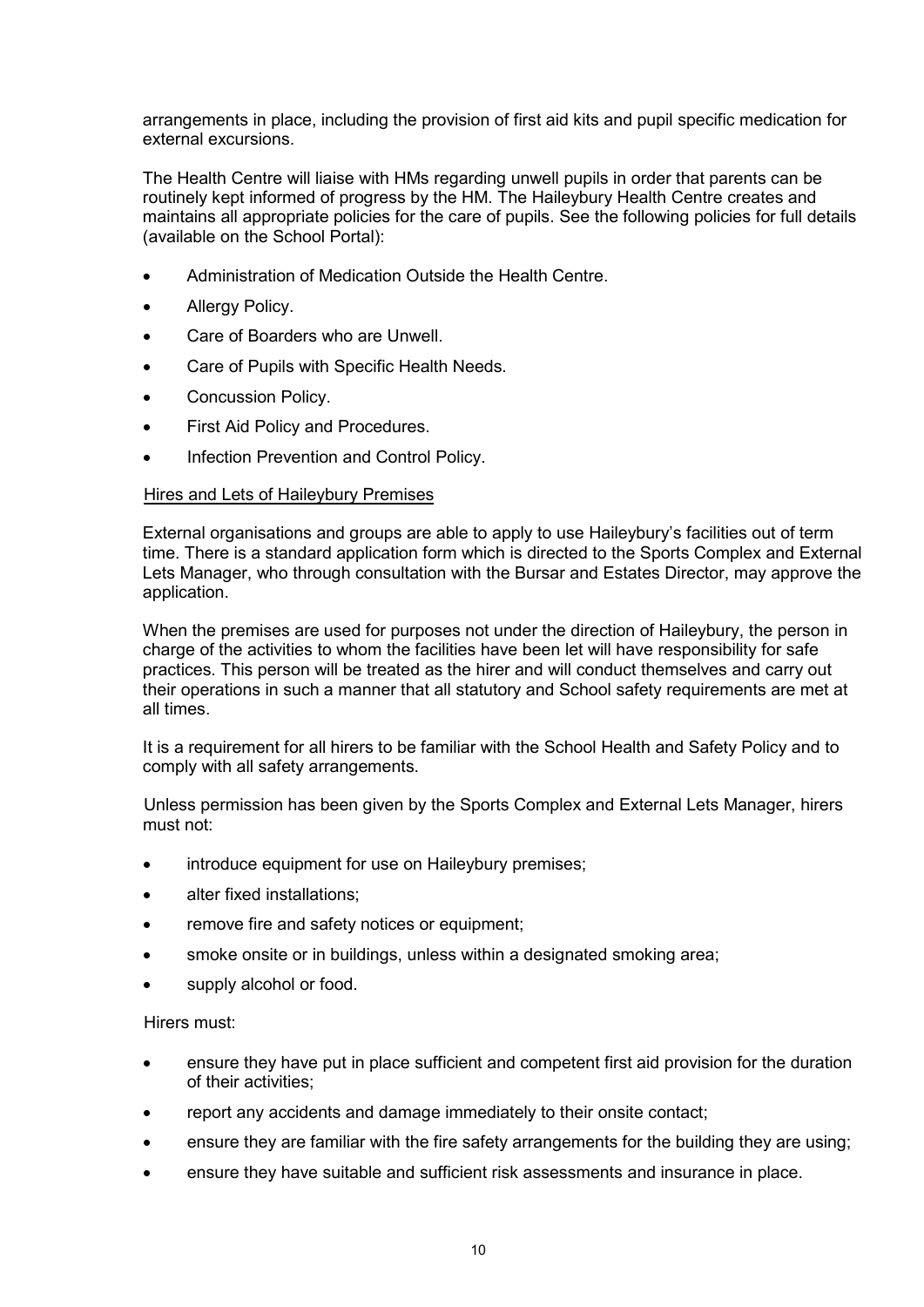# **4. Health and Safety Arrangements**

This section describes the arrangements for ensuring that Haileybury's aims and objectives of protecting people's health and safety are achieved. These arrangements cover common health and safety issues. It is not an exhaustive list. The arrangements will be reviewed, amended and added to as required. In addition to these arrangements, departments or activities that may give rise to specific risks will produce their own arrangements for managing these risks.

## 4.1 Safeguarding and Child Protection

Haileybury is committed to being a welcoming, friendly school, where unkindness and bullying have no place. Safeguarding and Child Protection is at the core of all we do. Pupils must be able to develop and achieve in a secure and positive environment, free from fear or intimidation. Pupils can gain support from a range of individuals within the School community, such as the School Counsellor, the School Doctor, the Chaplain, their HM and their tutor. In addition, they can raise a concern with any member of staff whom they trust and feel comfortable talking to. The Child Protection Team is led by the Designated Safeguarding Lead (DSL) for Child Protection, and a number of Deputy DSLs assist with all Safeguarding and Child Protection matters. During term time a member of the Child Protection Team is always available for staff, pupils or parents to discuss any safeguarding concerns. All members of the Child Protection Team update their knowledge and skills and undertake appropriate training at least annually and in accordance with the requirements set out in the government's 'Keeping Children Safe in Education' (KCSIE) and 'Working Together to Safeguard Children' (WTSC).

Haileybury's Safeguarding Children and Child Protection Policy provides the foundations of the Child Protection Training provided to all staff at Haileybury. The Staff Code of Conduct lays out the standards expected of staff regarding their behaviour and conduct. These standards are covered within induction and staff training and are in place to ensure that no member of staff's actions places them or any pupil at risk of actual or alleged harm. For further details of Haileybury's safeguarding and child protection arrangements, including contact details and training for all staff, please see the Safeguarding and Child Protection Policy.

## 4.2 Risk Assessments

Haileybury understands its obligation to carry out risk assessments under the Management of Health and Safety at Work Regulations 1999*.* Heads of Department are responsible for ensuring risk assessments are in place and implemented in their department, covering all School activities. The safety and wellbeing of pupils should be clearly considered in all risk assessments.

Risk assessments form the operational method of ensuring risks are reduced and/or controlled; strategic high level risks will be reported to the Risk Committee and be discussed at the Health and Safety Committee. The departmental risk assessments will follow the HSE five step approach to identify specific hazards and assess the risks to the health and safety of pupils, staff and others affected by Haileybury's activities, using a risk assessment template to ensure a consistent approach to assessing risks.

A dedicated "Risk Assessment Policy and Procedures" document provides full details on the organisation and implementation of risk assessments at Haileybury. This can be found on the School Portal.

An overview of completed Risk Assessments is compiled by the Health and Safety Manager, to ensure all required risk assessments have been completed and to identify where further developments are needed. Generic risk assessments are undertaken, implemented and communicated covering such areas as manual handling, general use of Haileybury minibuses,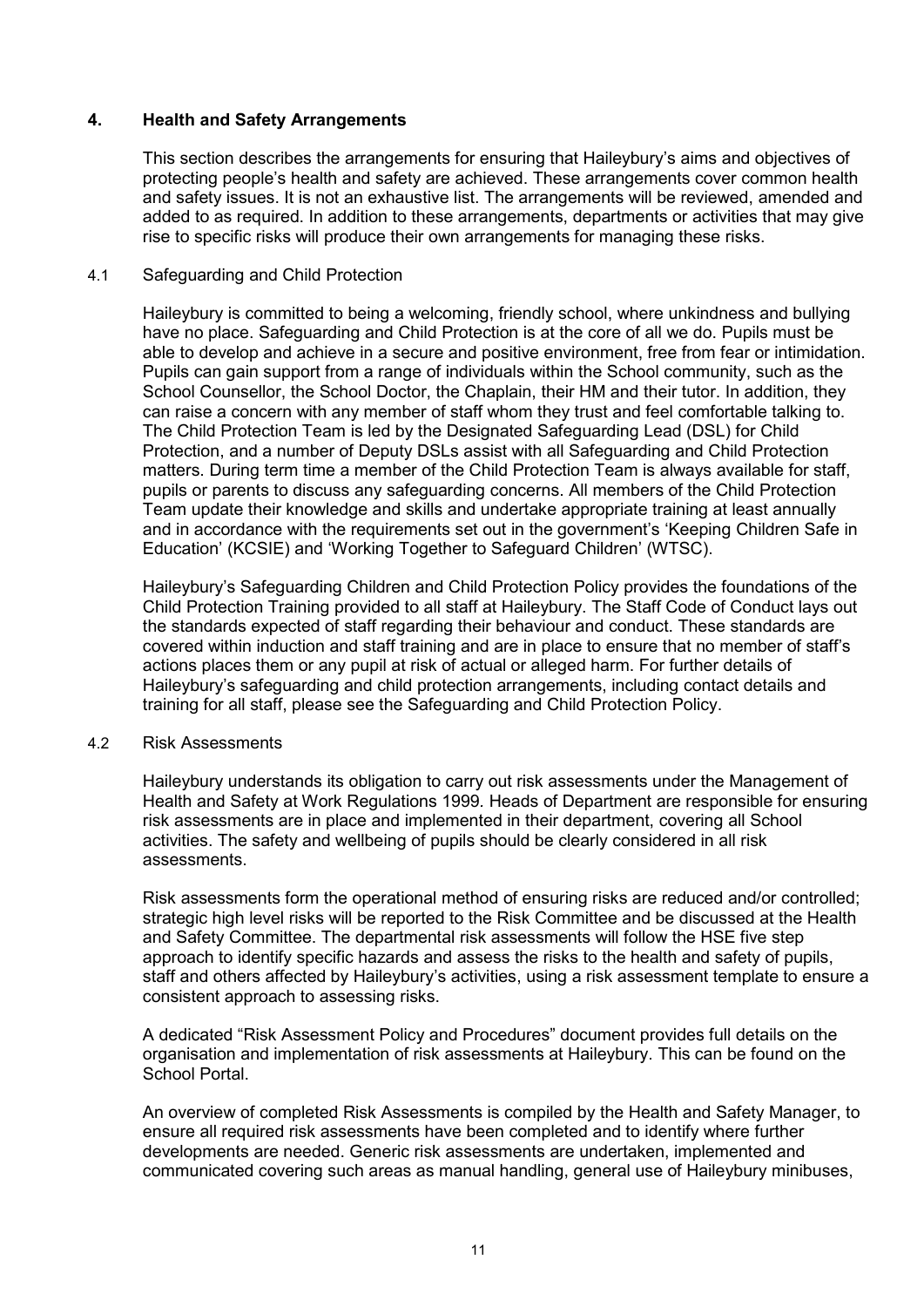low risk educational trips and office safety. Health and safety checklists are completed for classrooms and office areas, in order to identify concerns.

A campus risk assessment is in place to capture site-wide risks and operational risks not included within teaching or support department risk assessments (as these focus on that department's activities). The campus wide risk assessment is regularly reviewed by the Health and Safety Committee.

Risk assessments identifying required improvements/development to buildings or the campus will be communicated to the Estates Committee for consideration with other development projects.

# 4.3 Workplace Safety (including Workshops and Laboratories, Slips and Trips, and Work at Height)

The Maintenance Department operates a fault reporting system (Collegiate), for logging all repairs and faults. All staff have access to the Collegiate system via their school computer and are encouraged to use the system to assist Haileybury in providing a safe workplace.

The Design and Technology Department works to Design and Technology Association (DATA) guidance. They work with the local DATA health and safety adviser and the departmental risk assessments are all adapted from CLEAPSS models. Machinery training is undertaken annually. Working practices in the Science Department are based on those laid down by CLEAPSS and also COSHH as necessary. The Science Department has its own departmental Health and Safety Policy. The department has annual inspections for radiation storage by an external appointed Radiation Protection Adviser and there are trained Radiation Protection Staff in the Science Department.

Fume cupboards, electrical equipment and pressure vessels are inspected annually by outside contractors, overseen by the Estates departments. The technical team in Science meets every Monday with the Head of Science to discuss departmental workloads, teaching needs and concerns. Any concerns outside of the capabilities of the technical team, or sources of reference (CLEAPSS etc.) would be referred to the Health and Safety Manager for discussion/investigation.

Annual health and safety checks will also be completed for classrooms and office spaces by staff using these areas, to ensure hazards are identified and problems rectified. The checklist will be managed by the Health and Safety Manager and faults reported to the Maintenance Department to be resolved.

## 4.4 Educational Visits Policy

The key person coordinating and approving arrangements for all trips on behalf of the Master is the Deputy Head (Co-Curricular); they are Haileybury's Educational Visits Coordinator (EVC).

Advice to staff regarding proposing, approval, planning and conduct of trips is in the Educational Visits Policy on the School Portal, e.g. specific parental approval is requested for 'high-risk' trips (unless covered elsewhere, e.g. by CCF or Duke of Edinburgh Award scheme consent forms), and for all overnight and overseas trips. An external consultant is retained by the School for Educational Visits.

Before a major trip departs, key information, together with the trip risk assessment, must be provided to the EVC. This information will be stored on EVOLVE [\(www.haileyburyvisits.com\)](http://www.haileyburyvisits.com/), accessible to staff who may need to access it.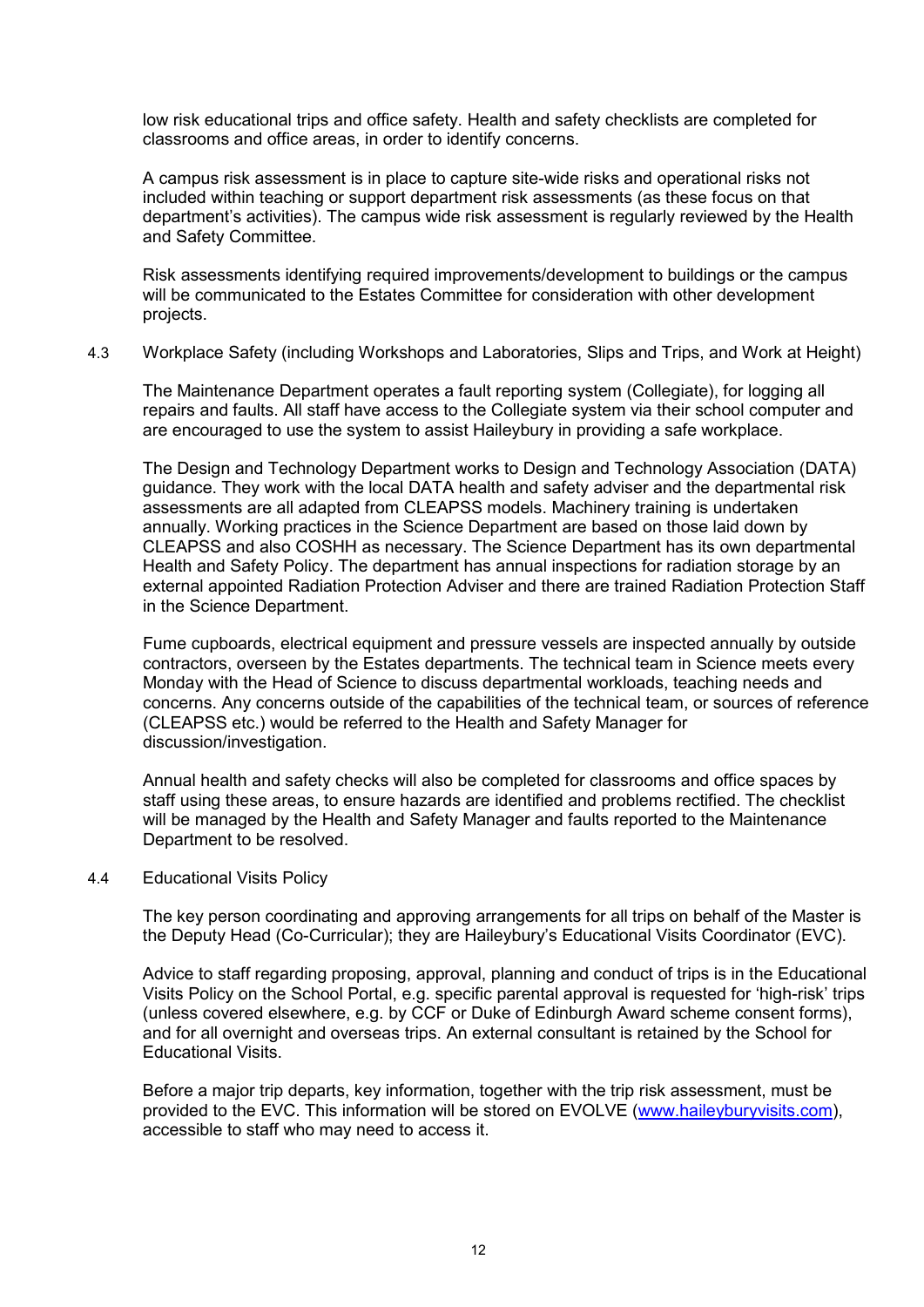## 4.5 Use of School Vehicles

The Transport Manager oversees the necessary licence checks, to enable staff to drive Haileybury vehicles and liaises with the insurance company to keep the list of insured drivers up to date. Licence checks will be repeated every other year. The Transport Manager arranges for teaching staff to complete a driving assessment with a ROSPA qualified driving assessor, to enable them to drive the minibuses for School purposes (e.g. transporting pupils for an educational visit).

Members of staff using their own vehicle for School related purposes must ensure their insurance covers them for "occasional business use" and are required to provide a copy of the insurance certificate/document to their line manager.

The Haileybury Transport Policy can be found on the School Portal.

• Onsite Vehicle Movements

Haileybury has completed a campus wide risk assessment looking specifically at vehicle movements and pedestrian safety, with an improvement plan in place and in line with the Masterplan for campus improvements. General arrangements include:

- − Vehicles are not permitted in the Quad area, with the exception of electric golf buggies. Maintenance vehicles are permitted into the Quad area during school holidays for work purposes; this must be kept to a minimum.
- − Pedestrians should be given priority throughout the campus; drivers of school vehicles must stop if there is a large group of pupils/pedestrians walking in the road and allow the pupils/pedestrians to pass.
- Parking marshals assist with protecting pedestrian safety and traffic flow during large events such as Speech Day and at the end of term when pupils are collected by parents.
- Guidance has been provided to staff driving school vehicles.

## 4.6 Maintenance Emergencies

The Maintenance Department is responsible for the upkeep of the School's buildings (including staff accommodation). The normal working hours of the Maintenance Department are 7:30 am to 4:00 pm, Monday to Friday. Any emergencies during these times should be reported to the Estates Helpdesk on [estatateshelpdesk@haileybury.com](mailto:estatateshelpdesk@haileybury.com) or 01992 706232 /6232.

To assist with urgent situations outside normal working hours (for example, an electrical outage, significant leaks or issues that directly affect pupils), an emergency call out system is in place. Out of hours emergency call out requests should be made via the Estates Helpdesk on telephone number above. The Operations Assistant on duty will then contact the relevant member of maintenance staff to assist. If it is not possible for Haileybury maintenance staff to attend, the Operations Assistant will contact dedicated external contractors for assistance and to attend the incident where appropriate. The Operations Assistants have clear guidance on who to contact to deal with each situation.

## 4.7 First Aid and Accident Reporting

Haileybury operates an emergency first aid number: 01992 706494 (internal extension 6494). This number contacts directly the nurses in Haileybury's onsite Health Centre. The Health Centre has a team of nurses, in operation 24 hour a day and 7 days a week during term time.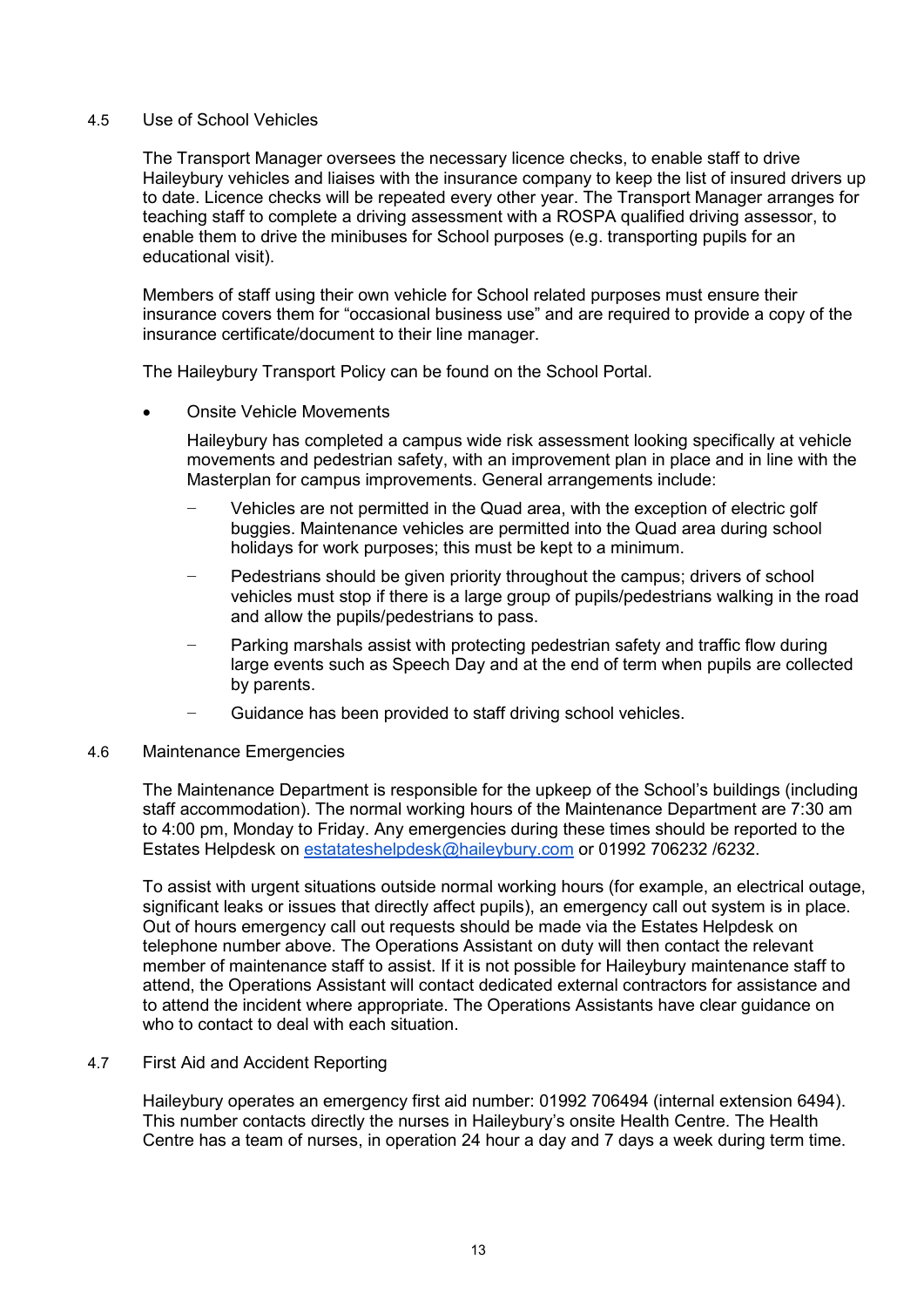The Health Centre provides first aid treatment and care for pupils, staff and others during term time. Haileybury also has 40 members of staff who are qualified first aiders (FAW), who become the primary first aiders during school holidays.

Haileybury has a web based accident and incident recording system, accessed via the School Portal under "Accident and Incident Form". All accidents/incidents (including near misses), involving pupils, employees and visitors are to be recorded through this system. The Health and Safety Manager will report accidents to the HSE in line with Reporting of Injuries, Diseases and Dangerous Occurrences Regulations 2013 (RIDDOR) requirements, and review details of accidents. The information gathered enables actions to be taken to mitigate or prevent future accidents.

For full details please see the School's First Aid Policy and Procedures and Accident Reporting and Investigation Policy which can be found on the School Portal.

The Health and Safety Manager will oversee accident investigations, the severity of the incident/accident will dictate the level of investigation required; see the Accident Reporting and Investigation Policy for full details (available from the Health and Safety Manager or on the School Portal).

Haileybury appoints paramedics/first aiders, via an external organisation, to be pitch side during sports fixtures involving contact sports e.g. rugby. The external paramedic/first aider liaises with the sports coaches during the fixtures, providing immediate treatment for injuries and takes the lead in a medical emergency situation. The sports coach/teacher or pupil's parents are responsible for overseeing the transportation of an injured pupil from the pitch to the Health Centre or to hospital when necessary, with the paramedic remaining pitch side to cover ongoing games. The paramedic/first aider provides records of injuries and treatment directly to the Health Centre, where the nurses add these details to pupil records.

# 4.8 Occupational Health and Managing Work Related Stress

Where the need is identified through risk assessments, return to work interviews or management of long term illness, Haileybury will arrange for a member of staff to attend an appointment with an Occupational Health specialist. The aim of this service is to ensure there is no risk to their health whilst at work, and when appropriate to support their return to work. This process is enabled by the line manager with support from the HR team.

The Deputy Head (Safeguarding and Wellbeing) oversees wellbeing for pupils and staff. Some of the arrangements for managing work related stress include:

- annual surveys for all staff;
- encouraging communication of concerns via line managers, or through the Senior Leadership Team;
- the availability of Occupational Health support (and private healthcare for teaching staff);
- the provision of supervision opportunities with the Counselling Service for key pastoral staff (e.g. HMs);
- access to recreational/fitness facilities (e.g. swimming pool and gym);
- a comprehensive Professional Development Programme;
- all staff have access to the School Counselling Service and Wellbeing Centre.

Haileybury recognises that workplace stress is a health and safety issue and acknowledges the importance of identifying and alleviating workplace stress. Any reports of stress at work will be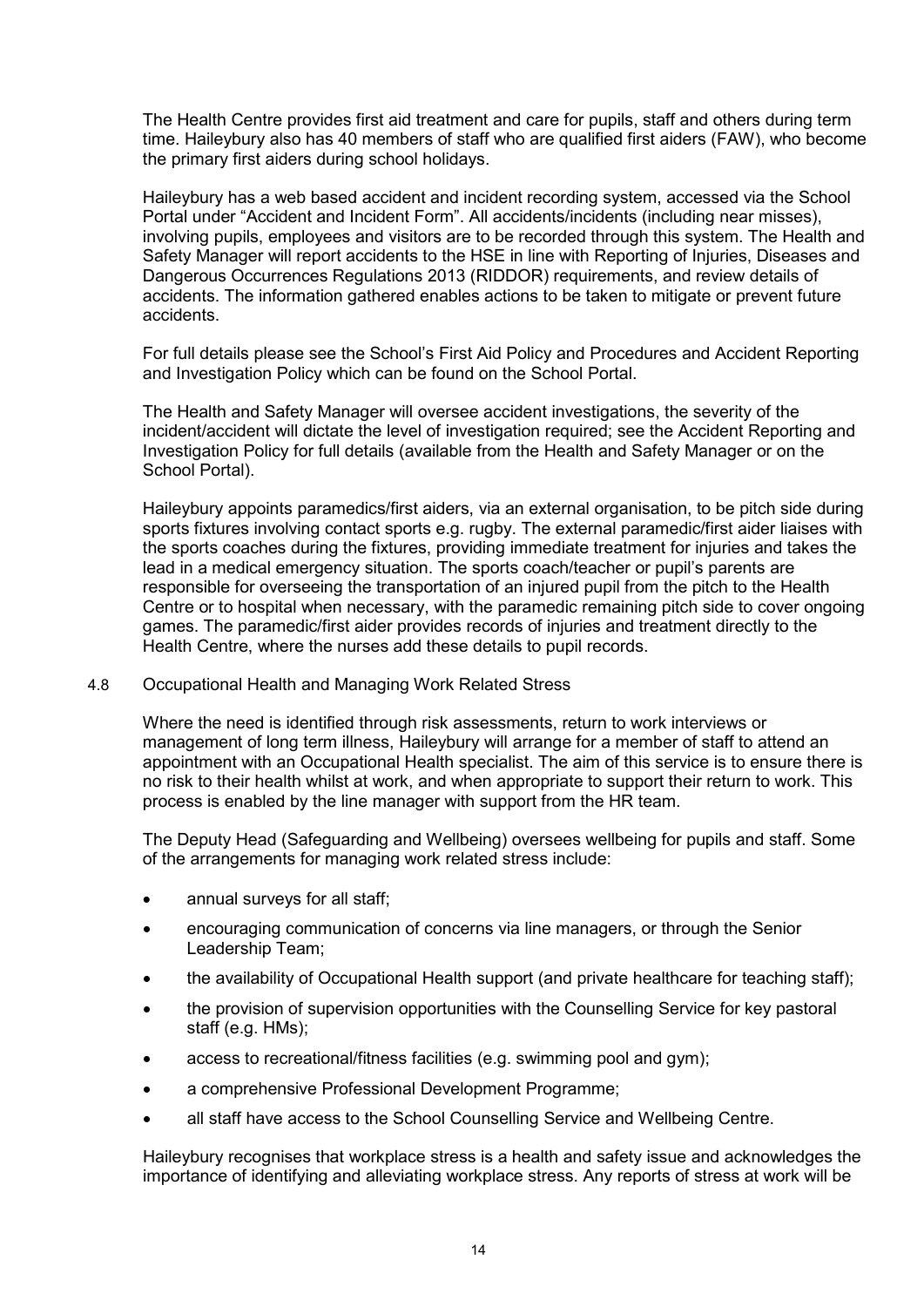investigated and individuals will be provided with appropriate support. During the investigation, causes of stress (stressors) will be identified and managed. A suitable and sufficient assessment of the risk of these stressors will be undertaken, following the HSE's guidance and 'Management Standards' to reduce stress at work. Identified risks will be reduced to as low as is reasonably practicable. Employees are encouraged to inform their line manager of any concerns regarding stress. Employees are expected to make proper use of any equipment and systems of work provided for their safety.

## 4.9 Violence Towards Staff or Pupils

Staff play a key role in fostering good standards of behaviour, developing good relationships between adults and pupils at the School and thus supporting the School's Countering-Bullying Policy. Violence towards staff or pupils is unacceptable and details of how this can be prevented and will be tackled can be found in the relevant policies, such as the Rewards, Behaviour and Sanctions Policy and Countering-Bullying Policy, available on the School Portal.

#### 4.10 Whistleblowing

Haileybury has adopted a policy and procedures on whistleblowing to enable members of staff and others to raise concerns internally and confidentially. These concerns might be acts committed by fellow members of staff, unethical conduct, faults in School procedures or regulatory oversights which should be rectified.

Formal concerns should be raised in accordance with the School's Whistleblowing Policy, which can be found on the School Portal.

#### 4.11 Fire Safety

The Health and Safety Manager chairs the Fire Safety Sub-Committee which oversees day to day arrangements for fire safety, reporting to the School Health and Safety Committee, Estates Health and Safety Committee and SLT as appropriate. The Fire Safety Sub-Committee meets approximately every four weeks to ensure progress in line with the Fire Safety Strategy and Policy.

Haileybury has appointed a qualified and competent third party organisation to undertake fire risk assessments for its premises. The Health and Safety Manager is the point of contact and person with responsibility for this appointment. Houses will have a fire risk assessment renewed every three years; other School building fire risk assessments will be renewed every five years. The Health and safety Manager is responsible for working with the Head of Maintenance to ensure all urgent actions are completed by the due date. Haileybury will undertake a formal internal review of the fire risk assessments and actions on an annual basis, the Fire Safety Sub-Committee will ensure ongoing monitoring and review of these documents at its regular meetings.

The Operations Assistant on duty is the first responder for fire alarm activations. There is also a team of Fire Marshals to assist with evacuating the building and checking areas are clear in the event of a fire alarm activation. Haileybury will work towards ensuring Houses (sleeping accommodation) have the highest level of protection via a level 1 fire alarm system, with an auto alert to notify the Operations Assistant. Staff and pupils must evacuate if the fire alarm activates and go to the nearest assembly point.

Fire extinguishers are provided in all buildings and are inspected/serviced on an annual basis. The Operations Assistants undertake weekly fire alarm tests for campus school buildings. Fire evacuation drills are carried out once a term in Houses and every six months for all other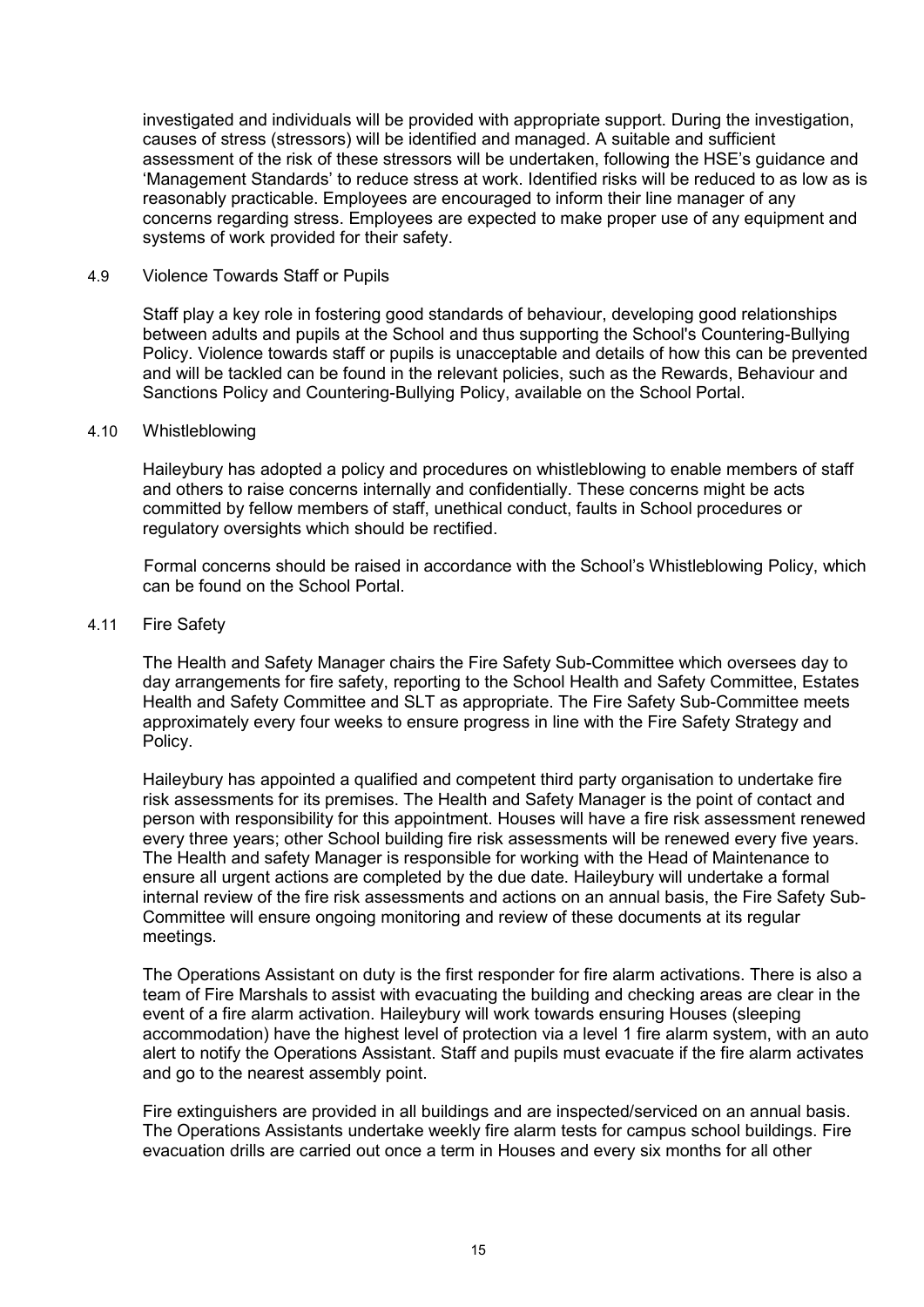campus school buildings. Records of testing and evacuations are kept on the Google drive within the Estates Management/Fire Safety folder.

For full details please see the Fire Safety Policy and Procedures which can be found on the School Portal.

## 4.12 Visitors and Site Security

Haileybury has a Security and Access to School Premises Policy which is available on the School Portal. This Policy's aim is primarily to provide a safe and secure environment in which our pupils can learn and our staff can work. Its second objective is to protect our buildings and grounds, together with the equipment belonging to the School and the personal possessions of everyone in our community.

Staff are expected to wear their photographic ID badges at all times whilst at work, unless activities, e.g. operating machinery makes it unsafe to do so.

The Operations Assistants are responsible for security around Haileybury. There is an Operations Assistant on duty on the premises 24 hours a day, 7 days a week. As part of their role, Operations Assistants regularly undertake a patrol of the School grounds to ensure doors and windows are closed and locked as appropriate. The Operations Assistants act as a deterrent to outsiders gaining access to the School grounds and will report to the police any unauthorised access to the School premises and grounds. An external security company provides additional site security checks and a visible presence during the night and at weekends.

To assist with security there is a CCTV system installed throughout the campus, cameras are fitted externally to buildings with the exception of the sports complex, where cameras are used internally to monitor gym usage only.

During term time, a member of the Support Staff Leadership Team is on site between 9.00 am and 5.00 pm on Saturdays acting as a Duty Manager (DM), to organise, co-ordinate, and troubleshoot for the teaching and support service. Reports are provided to the weekly Operations Meeting. Staff from the Estates team (primarily the Operations and Maintenance teams) will support the Duty Manager, providing further assistance to the support and teaching departments where necessary.

The Duty Manager and Saturday staff act as a visible point of contact for visitors to the campus and aim to improve security on these busy days involving many sports fixtures.

## 4.13 Managing School Events

All events must be submitted for approval via the Calendar Committee. This includes, for example, sports fixtures, music recitals, lectures and open days. Once approved, upcoming events are discussed at the weekly Operations Meetings to ensure all logistics are in place and risks appropriately controlled. For significant events the event organiser/lead is responsible for ensuring a specific risk assessment is completed, with support from the Health and Safety Manager.

Feedback from the event will be provided to the Operations Meeting to ensure lessons are learnt and improvements made where appropriate.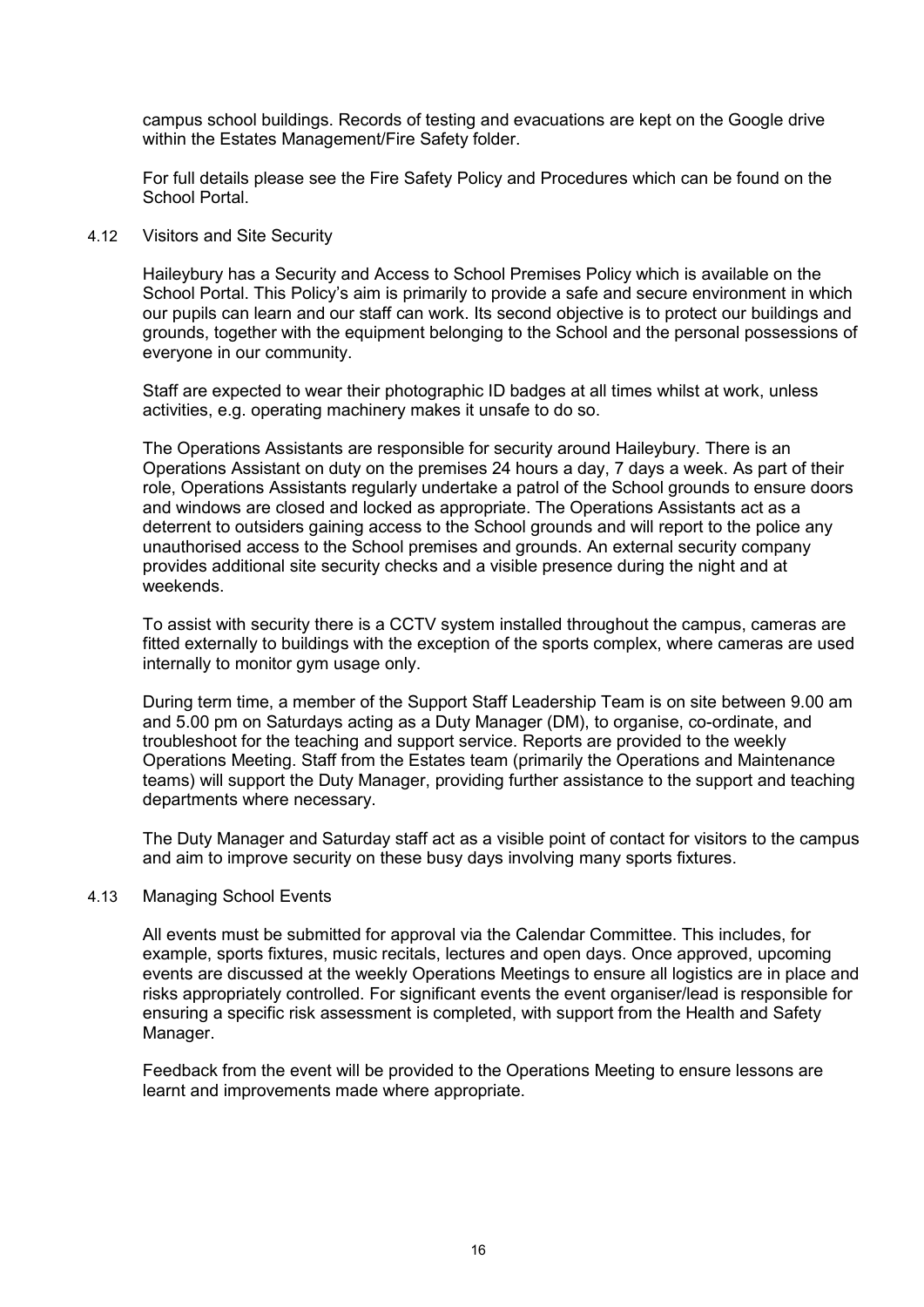## 4.14 Selecting and Managing Contractors

All contractors working on behalf of the School on School premises are required to sign in at the Operations Centre. The Estates Office Manager will ensure all necessary checks and arrangements are in place before the contractor starts work on School premises.

Many contractors will not be working with children or pupils but there remains the possibility of contact with children or pupils due to the work taking place in a school. To meet its duty of care, Haileybury will assess safeguarding requirements during the planning of works and put arrangements in place to remove or reduce the possibility of unsupervised contact with children by contractors.

Most contractors are required to provide written confirmation that appropriate checks have been completed for all staff (including subcontractors) that will be working on the Haileybury campus. Contractor staff must provide photographic ID when they first attend Haileybury, to be checked by the Operations Centre.

All contractors are required to provide copies of suitable and sufficient risk assessments and insurances prior to the work commencing to the contracting department/manager. The contracting manager is responsible for arranging suitable supervision of the contractor whilst working at Haileybury, to ensure appropriate procedures are being followed. Wherever possible the contractor work area will be segregated in order to prevent access by pupils or staff.

Procedures for the control of Contractors can be found in the Security and Access to School Premises Policy on the School Portal.

#### 4.15 Maintenance and Testing of Plant and Equipment

Electrical: Five yearly electrical installation condition reports (domestic and commercial) are carried out by an approved contractor with remedial work undertaken either by qualified and competent in-house electricians or approved contractors. Electrical installation and minor works certification is completed for all work, whether in-house or by approved contractors.

Electrical installations in plant rooms are subject to annual thorough examination by an external engineer through the engineering insurance policy, with remedial work undertaken either inhouse or by approved contractors. Portable appliance testing is undertaken across the site by an approved contractor on a rolling process, this include pupil items.

Haileybury is a NICEIC approved contractor and therefore in-house electrical work is subject to regular inspection to ensure compliance with these standards.

Portable appliance testing is undertaken by external contractor, testing School electrical equipment and pupil owned items annually. Further details can be found in the Fire Safety Policy and Procedures, with records of testing kept by the Maintenance Department.

Gas: Annual gas safety checks of domestic appliances are undertaken in-house by the Gas Safety Registered engineer. A service and maintenance contract is in place for all commercial heating and hot water systems (which includes gas safety checks).

Water: A legionella risk assessment has been completed by an external advisory organisation. A water quality management plan is in place with regular sampling and chlorination carried out by an external specialist contractor. A flushing regime is in place to ensure all taps are flushed through regularly, overseen by the Head of Maintenance.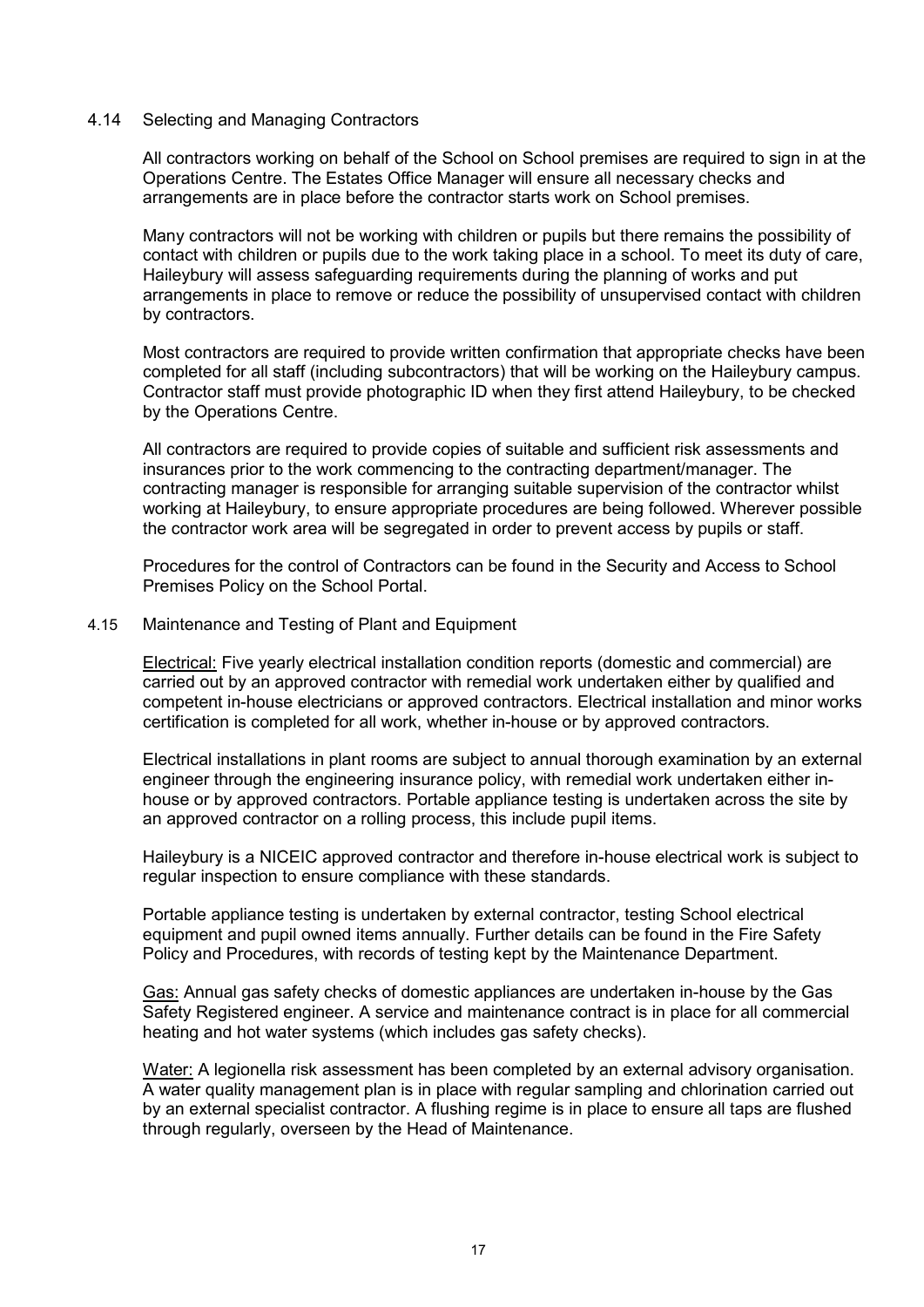The risk assessment, policy and testing records/reports are held by the Maintenance Department.

Pressure Systems: The Maintenance Department has an asset list of all pressure systems, accessed via the engineering contractor's web portal. Pressure vessels are inspected and have a thorough examination by an external engineer through the engineering insurance policy, with remedial work undertaken either in-house or by approved contractors.

Local Exhaust Ventilation Systems: The Maintenance Department has an asset list of all LEV systems, accessed via the external engineer's web portal. LEV systems are subject to annual inspection and thorough examination by an external engineer through the engineering insurance policy, with remedial work and maintenance covered by the service contract.

Lifting Equipment: All lifts, mobile elevating work platforms (MEWPS) and disabled persons hoists, chairs and benches are subject to inspection and thorough examination by an external engineer through the engineering insurance policy, with remedial work and maintenance subject to service contracts. The following arrangements are in place:

- LOLER (Lifting Operations and Lifting Equipment Regulations 1998) inspections for MEWPS;
- lift annual thorough examination:
- lift remedial works;
- MEWPS annual thorough examination;
- MEWPS six month service and remedial works;
- hoists annual thorough examination; and
- hoists remedial works.

The Maintenance Department holds all inspections reports and details of completed remedial actions, these can be found in the Google shared area under Estates. These checks are also recorded on the School's central Audit and Checks Schedule.

Rooftop Access/Safety Systems and Associated Equipment: The Maintenance Department has access to an Asset Register for all roof access safety systems and records of testing.

Roof access safety systems are installed, maintained and subject to appropriate thorough examinations by an approved contractor. Harnesses and fall arrest equipment is kept by the Estates Office, staff can only use this equipment when suitably trained.

## 4.16 Management of Asbestos

The Health and Safety Manager and the Head of Maintenance oversee the management of asbestos at Haileybury. Extensive asbestos surveys have been undertaken to identify the location of asbestos containing materials, resulting in an asbestos register (available in the Estates Office) and a management plan for the removal, encapsulation and re-inspection of asbestos containing materials.

Asbestos containing materials will be encapsulated and left in situ if in good condition; this results in the lowest risk to health. Where necessary Haileybury will appoint a licensed asbestos contractor to remove asbestos containing materials. The Estates Departments oversee a rolling programme of re-inspections and work specific surveys.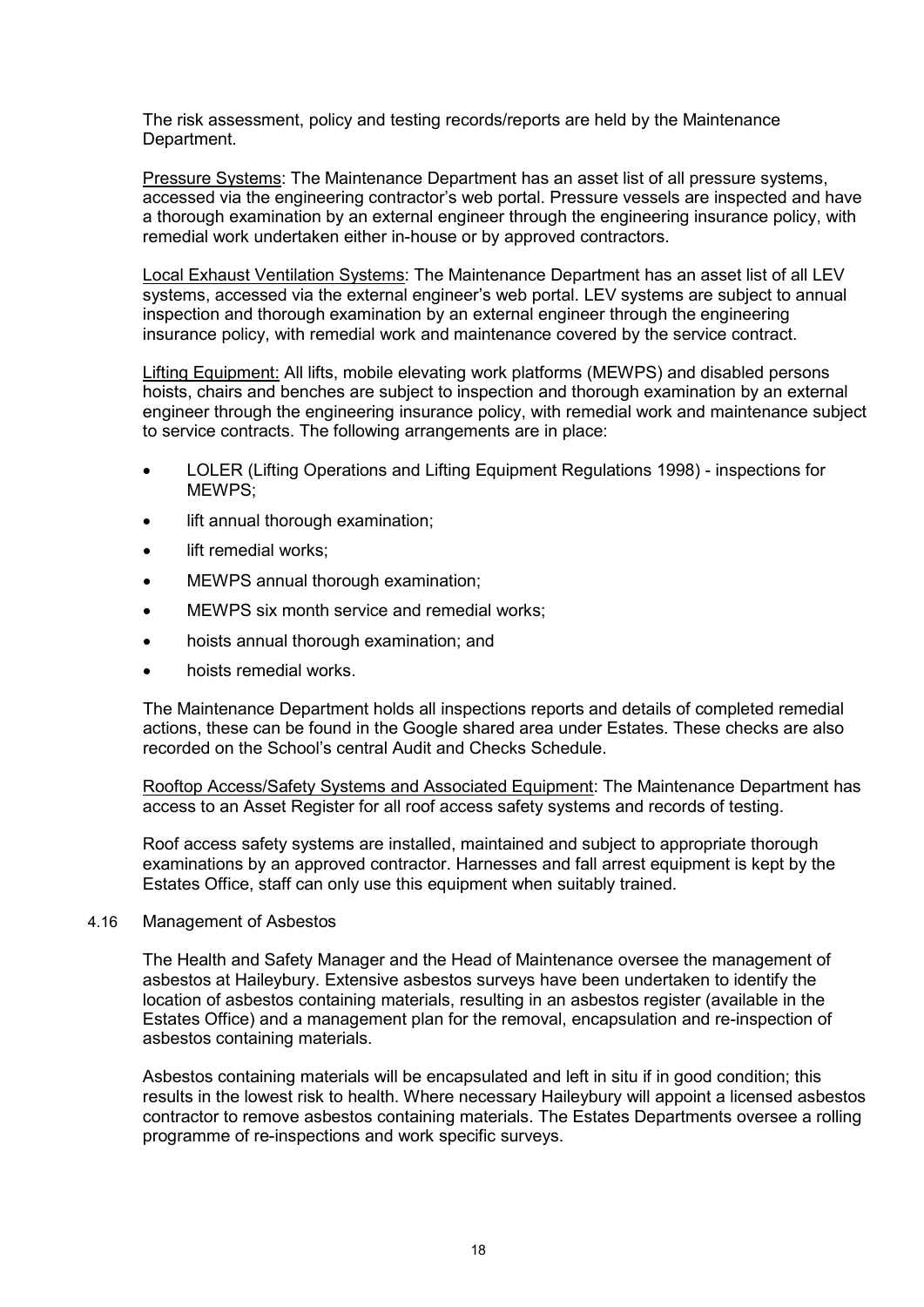A number of the maintenance staff have completed specific training (Category B) to enable them to work with and remove certain types of low risk asbestos containing materials. Such works require a dedicated risk assessment and careful control measures to be implemented.

Please see the Policy for the Control of Asbestos for full details, available from the School Portal.

# **5. References and Resources for this Policy**

- Handbook for the Inspection of Schools: Commentary on the Regulations ISI.
- Boarding Schools National Minimum Standards DfE.
- Health and safety: responsibilities and duties for schools (Nov 2018) DfE, click [HERE.](https://www.gov.uk/government/publications/health-and-safety-advice-for-schools/responsibilities-and-duties-for-schools)
- Leading health and safety at work (2013) Institute of Directors & HSE.
- Advice for School Leaders: [http://www.hse.gov.uk/services/education/sensible](http://www.hse.gov.uk/services/education/sensible-leadership/index.htm)[leadership/index.htm](http://www.hse.gov.uk/services/education/sensible-leadership/index.htm) - HSE.
- Health and Safety Advice on Legal Duties and Powers (2014) DfE.
- Managing for health and safety HSG65 (2013) HSE.
- Managing Asbestos in your school (Mar 2015) DfE.
- Health and Safety at Work etc. Act 1974.
- Incident reporting in school (accidents, disease and dangerous occurrences) (2013) HSE.